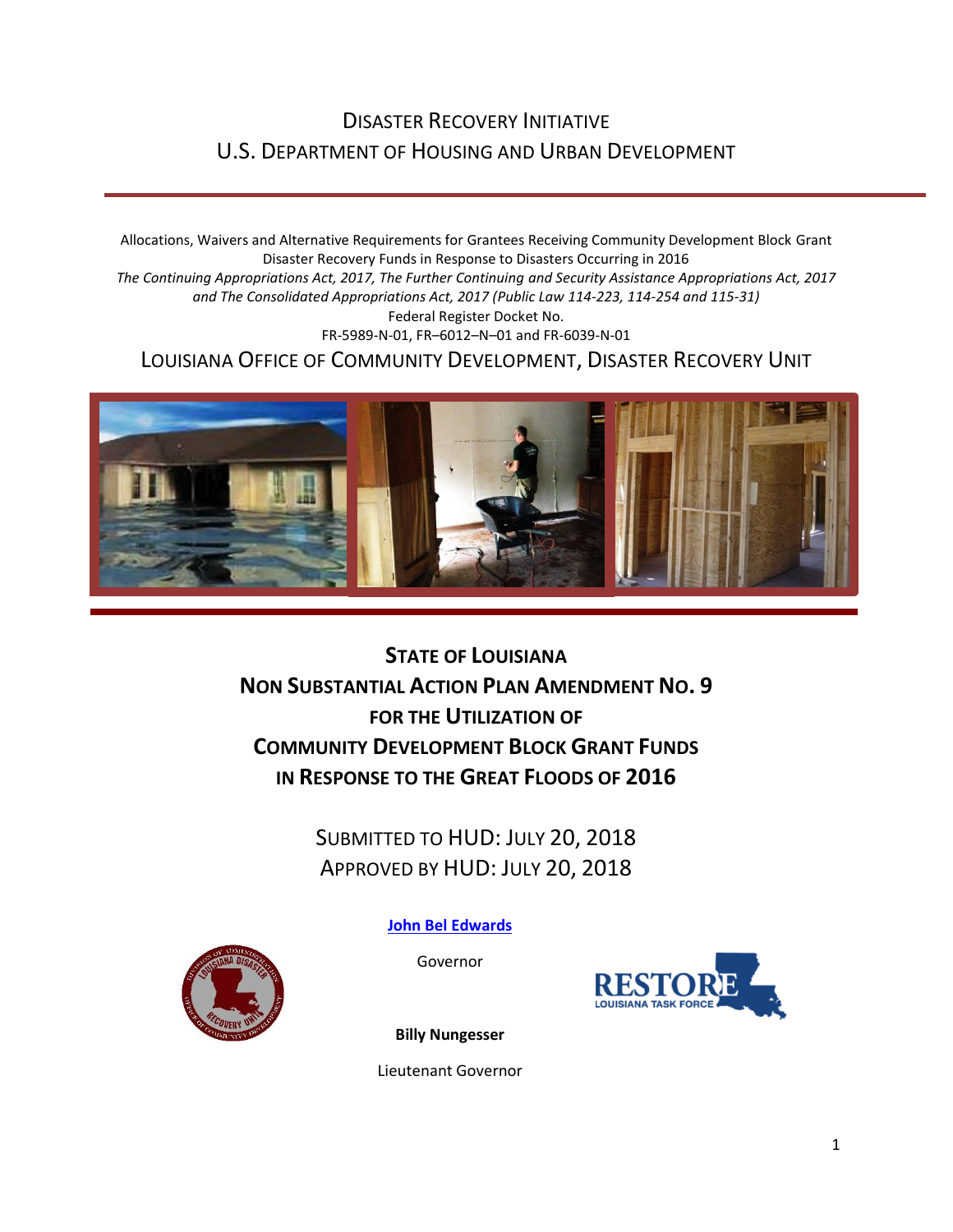## 1. Summary of Changes

This Action Plan Amendment No. 9 modifies the reimbursement award structure of the Restore Louisiana Homeowner Program. It also provides a technical clarification of award caps related to certain components of the Program, to include mobile homes and elevation in the cases of reconstruction. This Action Plan Amendment is considered non-substantial, as it does not amend program budgets and it does not change the beneficiaries of a program.

|                                                                 | Allocation      |
|-----------------------------------------------------------------|-----------------|
| <b>Total Allocation</b>                                         | \$1,708,407,000 |
| Restore Louisiana Housing Programs                              | \$1,465,327,321 |
| Homeowner Program                                               | \$1,331,163,919 |
| <b>Rental Programs</b>                                          | \$134,163,422   |
| Restore Louisiana Economic Recovery and Revitalization Programs | \$62,000,000    |
| Infrastructure Program (FEMA Match)                             | \$105,000,000   |
| <b>Watershed Modeling and Planning</b>                          | \$9,800,799     |
| First Responders Public Services Program                        | \$8,000,000     |
| Administration and Other Planning Expenses                      | \$58,278,880    |

## 2. Unmet Needs

In the immediate aftermath of and in the months following the Great Floods of 2016, the state assessed the unmet housing, infrastructure and economic development needs caused by the March and August 2016 floods that were not funded through other duplicative funding sources. Consistent with the requirements of the Federal Register Notice, the state's unmet housing recovery needs were the most detailed and of highest priority in the Unmet Needs Assessment and Proposed Use of Funds.

In order to calculate the owner-occupant housing unmet needs, the state reviewed data on homeowners who experienced major or severe damage, as defined by \$8,000 or more of FEMA inspected real property damage and/or more than 1 foot of flooding on the first floor. As described in the Federal Register Notice, for each household determined to have unmet housing needs, their estimated average unmet housing need less assumed assistance from FEMA, SBA, and Insurance was calculated at \$27,455 for major damage (low), \$45,688 for major damage (high) and \$59,493 for severe damage. Using this methodology, between DR-4263 and DR-4277, there were 57,631 owner-occupant households who experienced major to severe levels of damage, totaling an estimated \$2,448,293,435 in unmet owner-occupant housing unmet needs.

Based on the unmet needs assessment and due to the initial projection of \$2.45 billion in unmet owneroccupant housing needs, the state limited reimbursement of homeowners' unmet needs to 25% of the calculated repair expenses for homeowners in Phases III-VI. This approach allowed the state to provide some assistance to more homeowners, while prioritizing full assistance to LMI homeowners who were either elderly or had a person with disabilities living in the house (Phases I and II). This approach was prudent to ensure some funding was available to as many homeowners with unmet needs as possible, while prioritizing assistance to the most impacted and vulnerable populations. In APAs 1, 3 and 4 the state articulated the plan to continue to evaluate program demand, actual costs and other data to assess the unmet needs of program applicants and the availability of funding.

As the Restore LA Homeowner Program nears the survey and application deadlines, the state has been able to refine the unmet needs projections based on the homeowners who have applied to the program.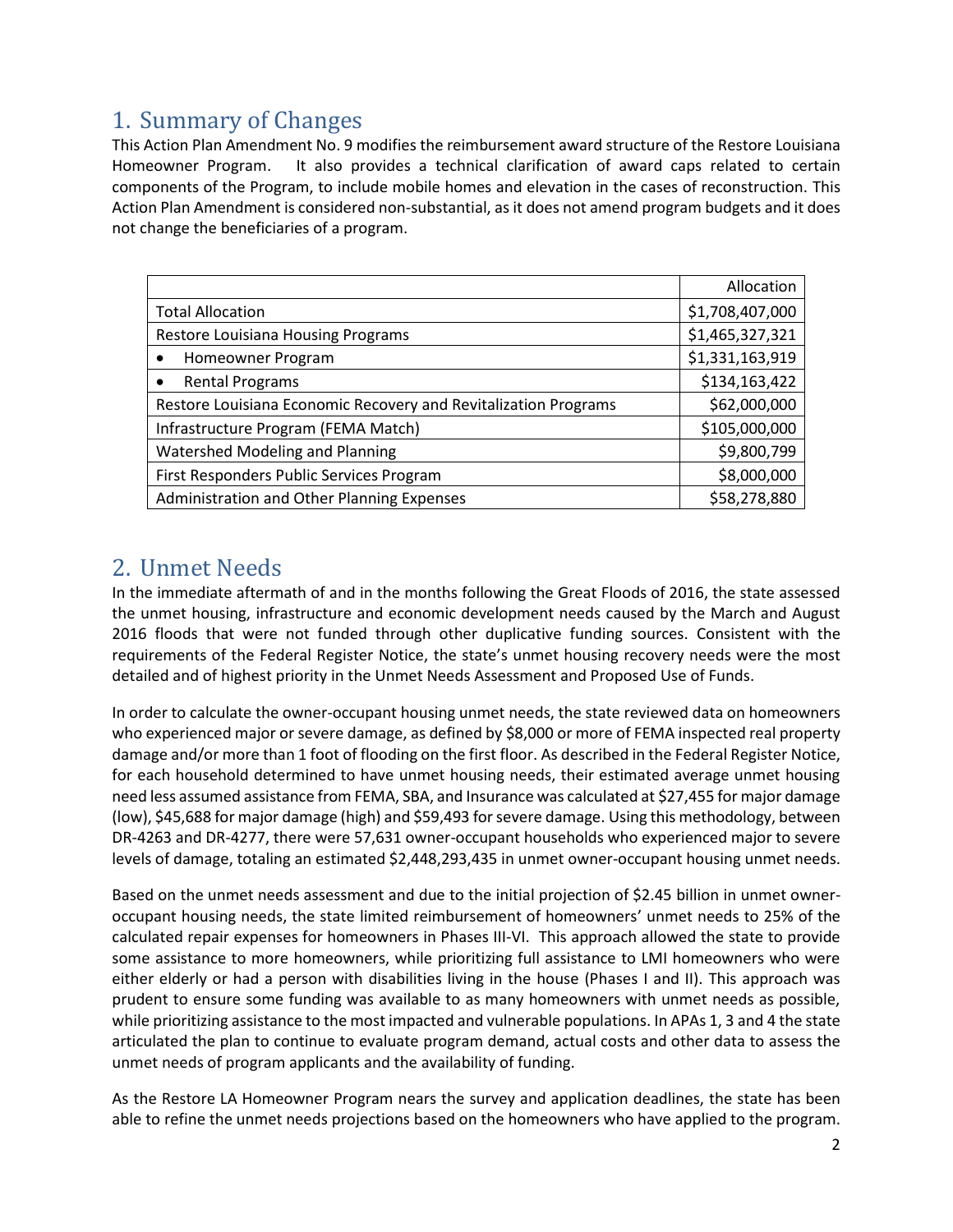Though the state has engaged in extensive, comprehensive and prolonged outreach campaigns, there have been fewer applicants to the program than originally projected and there have been fewer applicants with program eligible unmet needs than originally projected. In mid-May, the state announced a survey deadline date of July 20, 2018, which has created an increase in survey responses. Taking this into consideration, as well as current rates of grant approvals, as of July 9 the state anticipates there will be fewer than 20,000 applicants who will ultimately receive a grant award from the program given the current SBA guidance. The state had initially projected over 30,000 households would be awarded some level of assistance.

There are two significant factors that the state has identified as the major contributors to the discrepancy that has developed between the initial projection and actual program participants:

- Despite extensive outreach, there are over 20,000 households who experienced major to severe levels of FEMA IA damages who have not submitted a survey to the Restore LA Homeowner Program. Over 12,000 of this population do not have an SBA or NFIP award, and therefore it is unclear as to why these households have not submitted a survey; and
- The state initially projected a 10-15% withdrawn and zero award rate through the program, but the current rate is 37%.

Considering these factors, under the current policies and program award structure, the state is projecting to spend \$535 million on the Homeowner Repair and Reconstruction Program, inclusive of project delivery expenses, out of the \$1.3 billion currently budgeted to the program. This does not reflect a decrease in unmet need for those families who have applied to the program, have been assessed for eligible expenses and duplication of benefits and have a remaining unmet need. LMI families who are not elderly or do not have a person with disabilities living in the house and non-LMI families who qualified under Phases III-VI were previously only eligible for 50% of eligible reimbursement unmet needs. Through this amendment, the program will be able to immediately provide an additional reimbursement to 1,200 LMI households and 3,800 non-LMI households who have depleted savings, retirement accounts and otherwise struggled to fund the flood repairs to their homes. Additionally, the program will be able to provide 100% reimbursement assistance to an additional 6,000 eligible LMI and non-LMI families in queue. Approved LMI homeowners under Phases I-II have been and are still eligible for 100% of program-approved reimbursement expenses.

Given the expenditure requirements associated with this CDBG-DR allocation, the state must expend at least 55% of its allocation toward the benefit of LMI populations. Under the award structure detailed in previous APAs, the state projected that 67% of the expended homeowner funds would go to benefit low to moderate income households. Under the change described within this amendment, the state anticipates the benefit to low to moderate income households under the homeowner program will be at 60%. In total, the state estimates that as a result of the homeowner program amendment, the state's overall LMI benefit for the Great Floods of 2016 will go from 63% to 58%, when considering all flood recovery programs, thereby remaining above the 55% requirement.

By increasing the reimbursement percentage from 50% to 100% for households eligible under Phases III-VI, the state anticipates spending \$649 million on the Homeowner Program, leaving an estimated \$682 million. The state is continuing to update its unmet needs assessment and will make a determination on how to program available funding in future action plan amendments.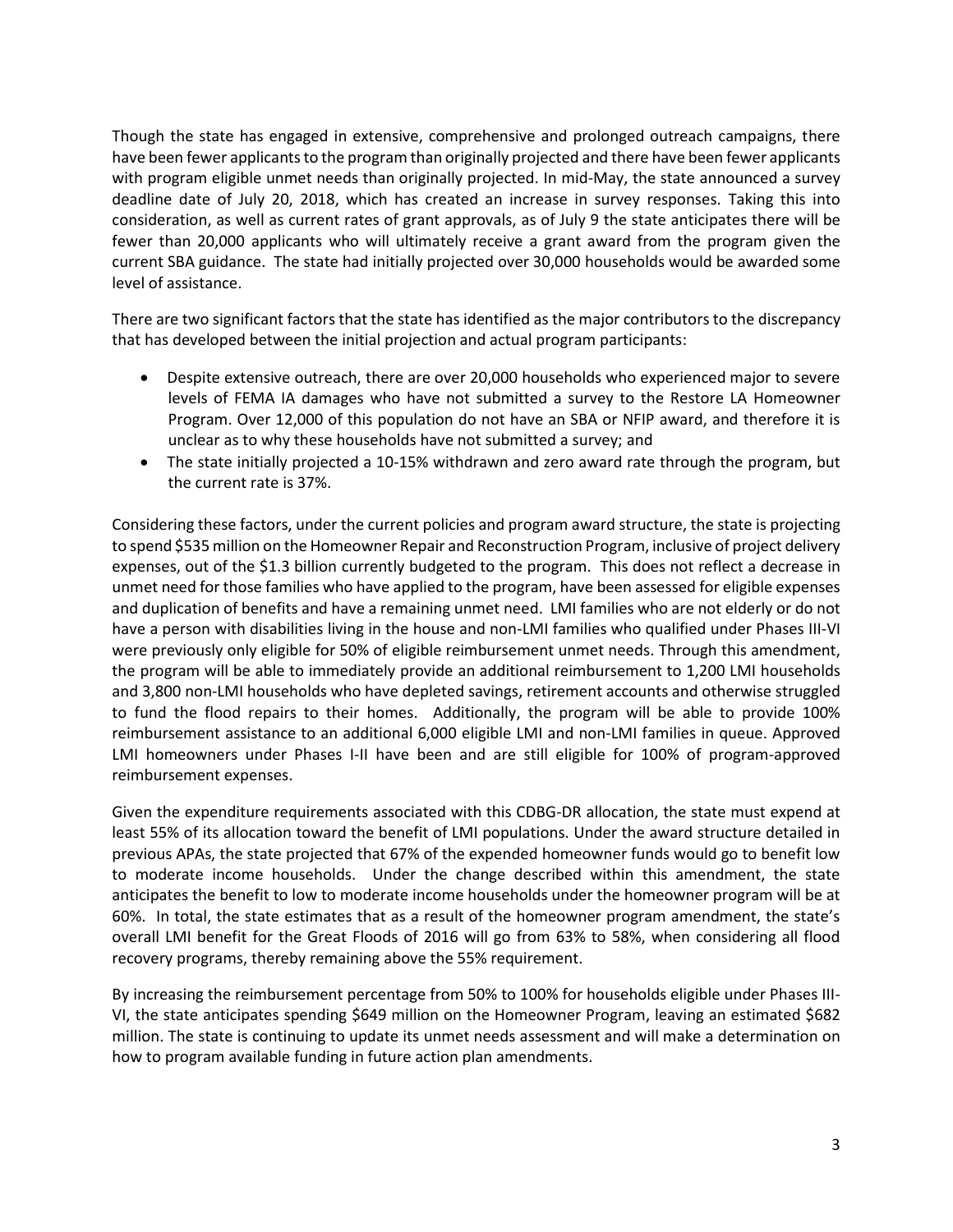# 3. Proposed Use of Funds

### *Restore Louisiana Homeowner Rehabilitation, Reconstruction and Reimbursement Program*

| <b>Eligible Activity</b>  | Rehabilitation. | Reconstruction,                                                                  | <b>Buvouts.</b> | Acquisitions. | <b>New</b> |
|---------------------------|-----------------|----------------------------------------------------------------------------------|-----------------|---------------|------------|
|                           |                 | <b>Construction, Public Facilities, Interim Housing Assistance, Expansion of</b> |                 |               |            |
|                           |                 | Homeownership (42 U.S.C. 5305(a)(4)); HCDA Sections 105 (a)(1-4),                |                 |               |            |
|                           |                 | 105(a)(7-8), 105(a)24). Housing Incentive, as identified in Federal              |                 |               |            |
|                           |                 | Register Docket No. FR-5989-N-01. Also eligible are elevation expenses           |                 |               |            |
|                           | related<br>to   | rehabilitation and reconstruction                                                |                 | activities    | and        |
|                           |                 | reimbursement of eligible rehabilitation and reconstruction activities.          |                 |               |            |
| <b>National Objective</b> |                 | Urgent Need or benefit to low to moderate income persons                         |                 |               |            |

### **Administering Entity:** State of Louisiana

**Proposed Use of Funds:** Homeowners will continue to have four potential program solutions from which to choose based on their progress in the rebuilding process and their capacity to complete the rebuilding process, as described in Action Plan Amendment (APA) 1, APA 3 and APA 4.

**Eligible Applicants:** This APA does not change eligibility requirements for the program. Homeowners will continue to be eligible for the program if they meet the following criteria:

- Owner occupant at time of disaster event
- Damaged address was the applicant's primary residence at the time of disaster event
- Located in one of 51 disaster declared parishes
- $\bullet$  Suffered major or severe damages (1+ feet of flooding or \$8,000 FEMA Verified Loss) as a result of the 2016 Severe Storms and Flooding events
- Eligible structure as determined by program, including but not exclusive to, one or two family home structures, mobile/manufactured, and modular homes

### **Maximum Award:**

#### **Stick-Built Homes**

The state is updating this section to increase award percentage amounts that were previously described in APAs 1 and 4. The reimbursement for program eligible completed work for homeowners eligible in Phases III-VI is increasing from 50% to 100%.

For stick built homes, the maximum award will continue to be determined by the scope of work based on a consistent economy grade of building materials as calculated by the program using national building standard estimating software, less any duplication of benefits (e.g. NFIP, FEMA and/or SBA). Duplication of Benefits is defined further in the program policies and procedures. The state will include details of the program standards in its policies and procedures. The state may, through program policies and procedures, impose a maximum dollar amount cap on awards following further analysis of the impact of the changes introduced through this APA.

Through this amendment, the state will no longer implement the program using a dual-tiered award approach for a) prospective work (Solutions 1 and 2) or b) reimbursement (Solution 3). Below are the details of the updated award calculation processes:

a) **Prospective Work (Solutions 1 and 2)**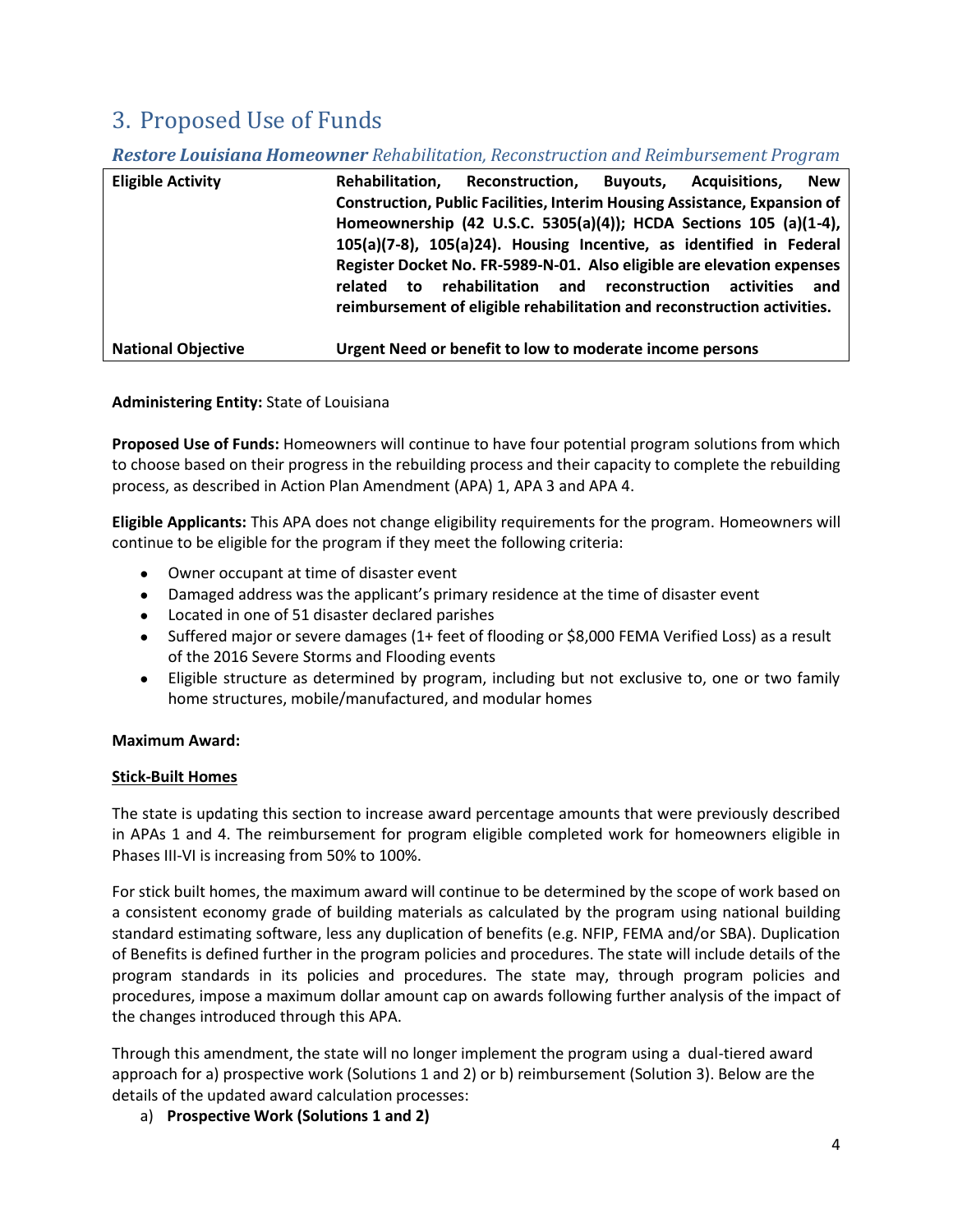- At the time of application, homeowners still have repairs or reconstruction work to complete on their homes
- Program completes an inspection and generates a scope of work based on economy grade materials
- Program completes a duplication of benefits check
- Program deducts the duplication of benefits from the scope of work
- Program determines an eligible prospective award amount
- The program applies a single-tiered award approach for all eligible homeowners. Homeowners of all household incomes are eligible for 100% of the eligible award amount for prospective work.
- b) **Reimbursement (Solution 3)**
	- At the time of application, homeowners may have completed all or partial repairs or reconstruction of their homes
	- Program completes an inspection and generates a scope of repaired work based on economy grade materials
	- Program completes a duplication of benefits check
	- Program deducts the duplication of benefits from the scope of work
	- Program determines an eligible reimbursement award amount
	- The program applies a single-tiered award approach for all eligible homeowners. Homeowners of all household incomes are eligible for 100% of the eligible award amount for reimbursement work.

Furthermore, if a stick-built home is required to be reconstructed with elevation (rather than repaired and elevated), the program will provide the lesser of the actual cost of elevation or the program cap, based on the table below. For elevations between two given values, the value of the Cost per Floorplan corresponding to the higher of the two elevations shall be utilized. In cases where the square footage of the proposed floor plan lies between two given floorplans, the value of the Cost per Floorplan corresponding to the lower square footage of the two floor plans shall be utilized.

|                 | Cost per Floorplan Square Footage |         |         |         |         |         |
|-----------------|-----------------------------------|---------|---------|---------|---------|---------|
| Elevation       | 850                               | 1100    | 1300    | 1400    | 1700    | 2100    |
|                 | \$36.63                           | \$33.90 | \$32.81 | \$33.27 | \$30.87 | \$28.35 |
| ັດ <sup>,</sup> | \$40.73                           | \$37.62 | \$36.42 | \$36.95 | \$34.28 | \$31.47 |

Homes requiring elevation higher than nine feet will be reviewed on a case-by-case basis by the Exceptions Panel.